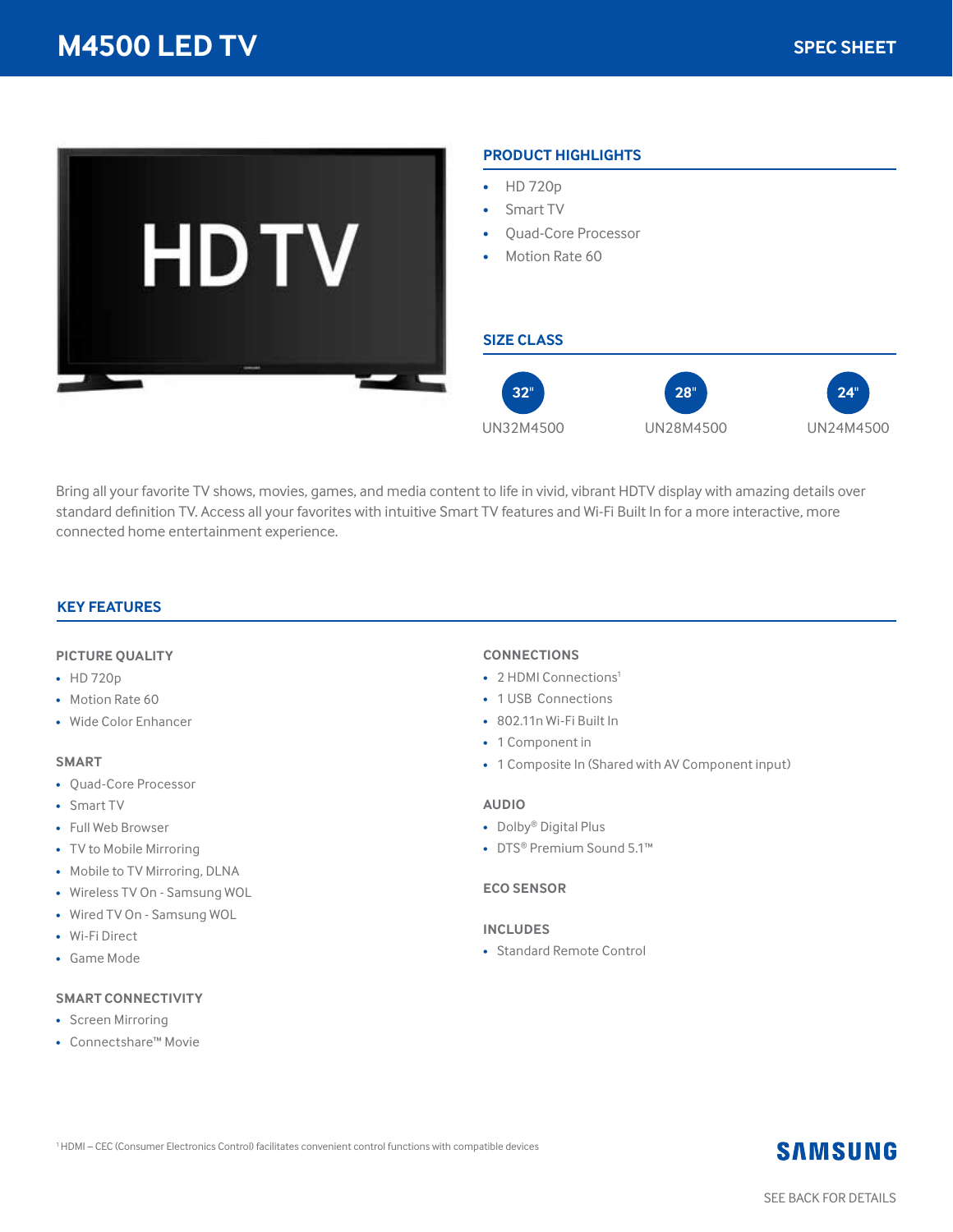# **M4500 LED TV**

# **KEY FEATURES**

## **PICTURE QUALITY**

#### **HD 720P**

Enjoy a viewing experience with 2x the clarity and detail.

## **MOTION RATE 60**

Enjoy a clear moving picture resolution at Motion Rate 60 with amazing refresh rate, processing speed and backlight technology.

## **WIDE COLOR ENHANCER**

See every image as the director intended with enriched colors – even with older, non-HD content.

## **SMART**

## **QUAD-CORE PROCESSOR**

Enjoy a fluid browsing experience and faster control – switching between apps, streaming content, and other media effortlessly.<sup>1</sup>

## **SMART TV**

Access your favorite program choices, live TV, video on demand, apps, and social media in one easy-to-browse navigation experience.<sup>2</sup>

## **FULL WEB BROWSER**

Easily browse the web right on your TV – enjoy everything from online shopping and social media to entertainment news.<sup>2</sup>

## **TV TO MOBILE MIRRORING**

Leave the TV viewing area and continue watching a movie on your phone or tablet.

## **MOBILE TO TV MIRRORING, DLNA**

Cast pictures and videos from your phone and tablet to the TV.

## **WIRELESS TV ON - SAMSUNG WOL**

Activates the ability of a Smart Home Controller to turn the TV ON from standby via Wi-Fi.

## **WIRED TV ON - SAMSUNG WOL**

Activates the ability of a Smart Home Controller to turn the TV ON from standby via a wired LAN connection.

## **WI-FI DIRECT**

Enables Wi-Fi devices to easily connect to the TV without requiring a router or wireless access point.

#### **GAME MODE**

When activated, advanced gamers will enjoy extremely low video latency for optimizing the gaming experience. This setting can be assigned to the Game Console input.

## **SMART CONNECTIVITY**

#### **SCREEN MIRRORING**

The screen mirroring feature allows you to mirror your phone or other compatible mobile device's screen onto the TV's screen wirelessly. This feature allows you to use your big screen television instead of your device's smaller screen for showing content, media playback, or other functions.

#### **CONNECTSHARE™ MOVIE**

Plug your favorite entertainment and media into your TV – watch videos, play music, or view photos through a USB connection.

## **CONNECTIONS**

## **HDMI**®

Enjoy higher quality audio and video with an HDMI connection that transmits both signals over a single cable.

#### **WI-FI**

Enjoy your favorite on-demand content seamlessly through your existing network with built-in Wi-Fi (802.11ac).

#### **1 COMPONENT IN**

Analog video connection transmits HD RGB video using three RCA connections.

#### **1 COMPOSITE IN (SHARED WITH AV COMPONENT INPUT)**

Analog video connection transmits video using one RCA connection.

## **AUDIO**

## **DOLBY**® **DIGITAL PLUS**

Enjoy the ultimate in digital sound quality on all your favorite movies, TV shows, and streaming content. Dolby Digital Plus optimizes your entertainment experience with enhanced sound richness and clarity.

#### **DTS**® **PREMIUM SOUND 5.1™**

Feel like you're part of the action by immersing your senses in 5.1 surround sound.

## **ECO SENSOR**

Enjoy a crystal-clear picture while saving energy with technology that intelligently adapts the screen's brightness to the intensity of the light in the room.

## **INCLUDES**

## **STANDARD REMOTE CONTROL**

1 Versus Dual-Core Processor

<sup>2</sup> All devices must be on the same network and Internet connection is required

©2017 Samsung Electronics America, Inc. Samsung is a trademark or registered trademark of Samsung Electronics Co., Ltd. Samsung is a trademark of Samsung Electronics Co., Ltd. All other brand, product and service names and logos are marks and/or registered trademarks of their respective owners. Screen images are simulated. Some devices may require Internet access. Apps may vary by product model. Netflix® or M-GO streaming membership required.

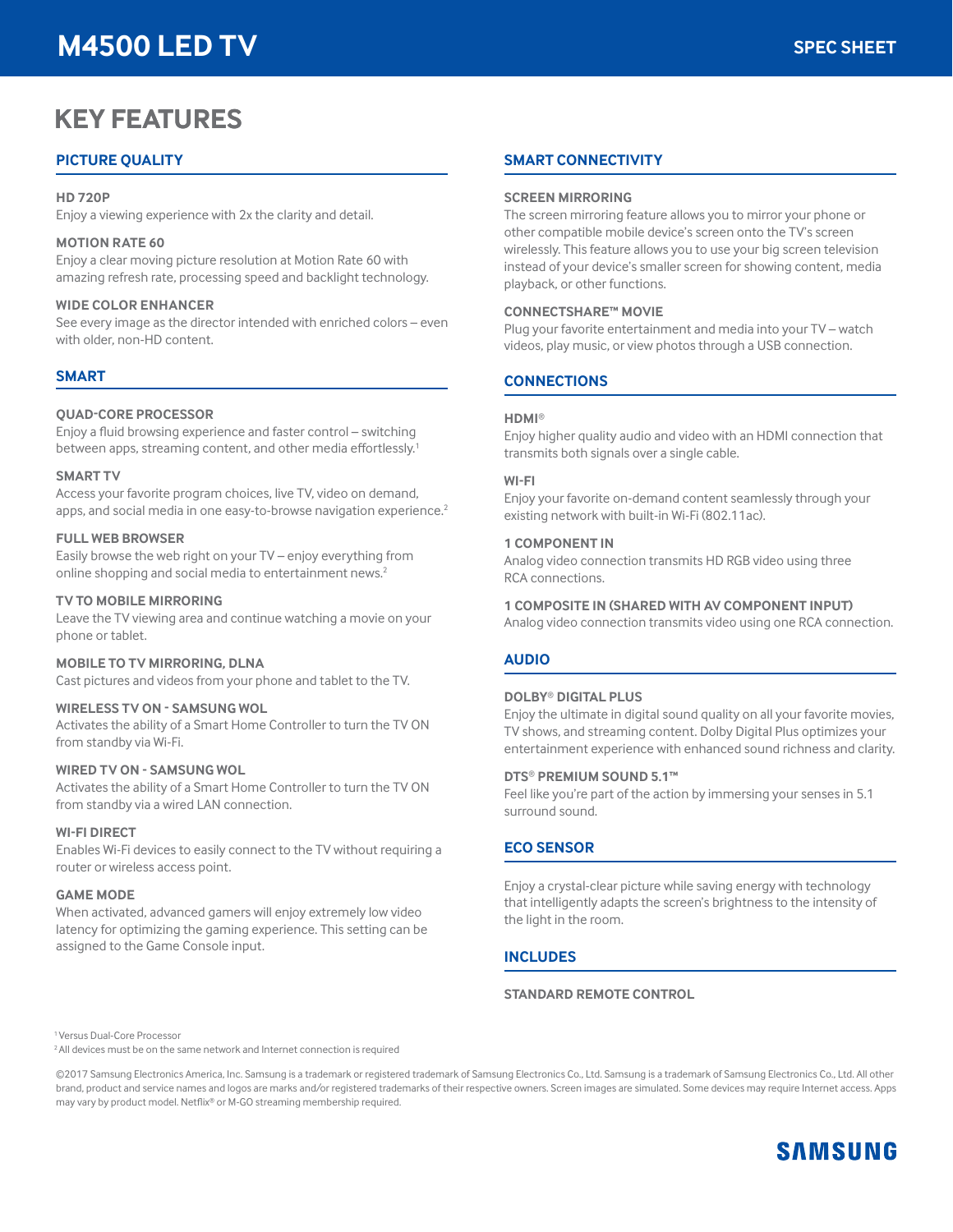# **M4500 LED TV**

## **MODELS**

**MODEL:** UN32M4500 **ORDER CODE:** UN32M4500AFXZA

**SCREEN SIZE CLASS:** 32"

**SCREEN DIAGONAL MEASUREMENT:** 31.5"

**UPC CODE:** 887276222431

**COUNTRY OF ORIGIN:** Vietnam

#### **DIMENSIONS (INCHES W x H x D):**

- **TV WITHOUT STAND:** 29.3 x 17.4 x 2.7
- **TV WITH STAND:** 29.3 x 18.4 x 5.9
- **SHIPPING:** 35.6 x 21.2 x 5.4

#### **WEIGHT (LBS):**

- **TV WITHOUT STAND:** 8.8
- **TV WITH STAND:** 9
- **SHIPPING:** 14.6

**VESA SUPPORT:** Yes (100 mm x 100 mm)

#### **ACCESSORIES INCLUDED IN BOX:**

• **REMOTE MODEL:** Standard TM1240B

**MODEL:** UN28M4500 **ORDER CODE:** UN28M4500AFXZA

**SCREEN SIZE CLASS:** 28"

**SCREEN DIAGONAL MEASUREMENT:** 27.5"

**UPC CODE:** 887276222356

**COUNTRY OF ORIGIN:** Vietnam

#### **DIMENSIONS (INCHES W x H x D):**

- **TV WITHOUT STAND:** 25.3 x 15.6 x 2.5
- **TV WITH STAND:** 25.3 x 17.1 x 6.4
- **SHIPPING:** 32.4 x 18.4 x 5.5

#### **WEIGHT (LBS):**

- **TV WITHOUT STAND:** 7.5
- **TV WITH STAND:** 8.4
- **SHIPPING:** 11.7

**VESA SUPPORT:** Yes (100 mm x 100 mm)

#### **ACCESSORIES INCLUDED IN BOX:**

• **REMOTE MODEL:** Standard TM1240B

## **SAMSUNG**